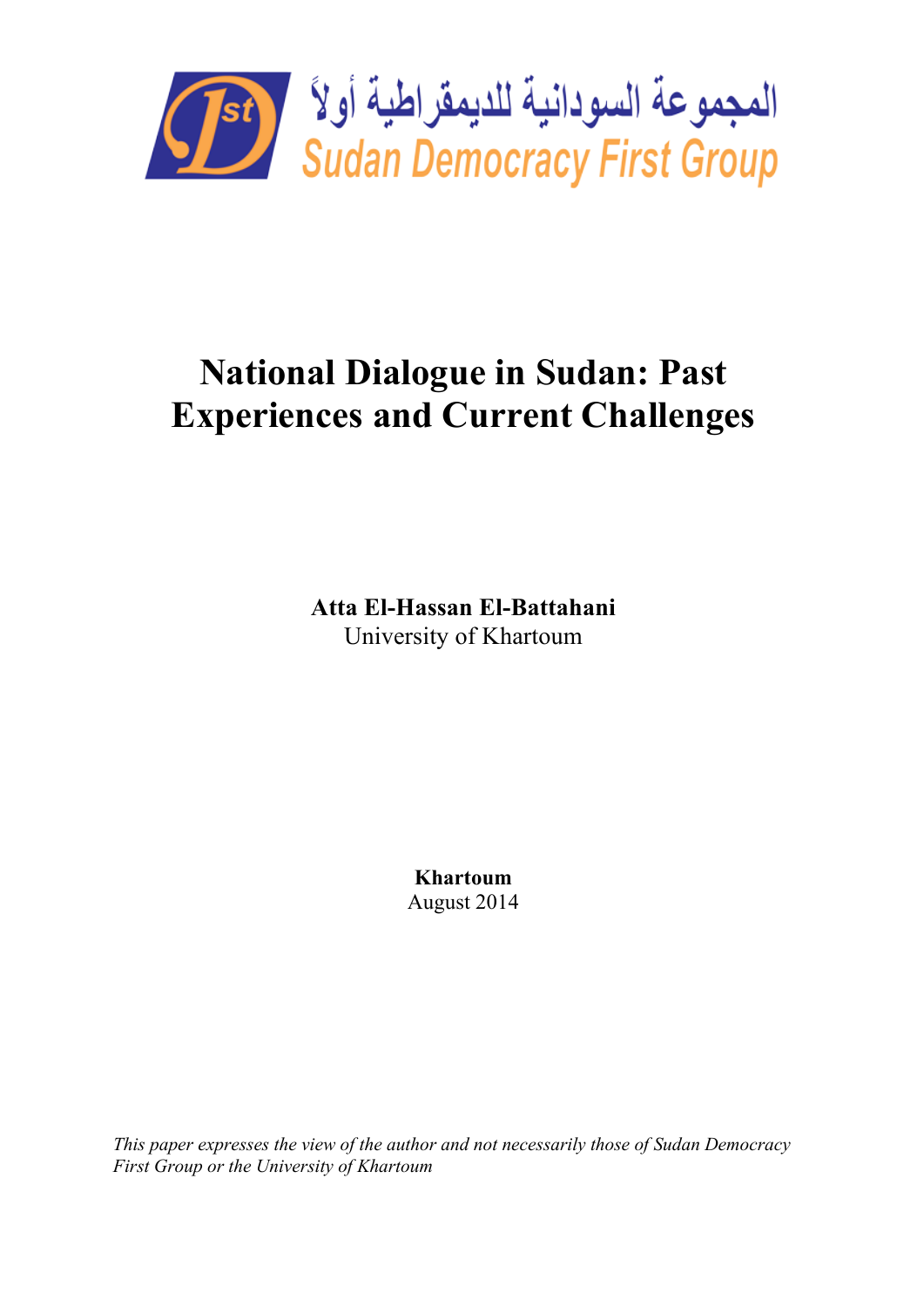"*This is no time to engage in the luxury of cooling off or to take the tranquilizing drug of gradualism. Now is the time to make real the promises of democracy.*" Martin Luther King, Jr. reminding the nation of "*the fierce urgency of Now*".

Delivered 28 August 1963, at the Lincoln Memorial, Washington D.C.

# **Introduction**

Since independence, Sudan has undergone a number of national peace agreements, some of which were observed and honoured for short periods, others which were bypassed and dishonoured. The net result of broken agreements has driven the country into deep conflict, leading to the secession of South Sudan in 2011, and creating a crisis which still threatens the country with further violence and dismemberment. Today, as never before, the country stands at a crossroads, and calls for change are coming from all quarters, even from inside the regime itself. Change seems to be the catchword for all actors, including the ruling National Congress Party (NCP), the armed groups of the Sudan Revolutionary Front (SRF), traditional opposition political parties, youth groups and the international community.

While this is clearly the time for Sudan to embark on a genuine internal dialogue and reform process that leads to a broad-based, democratic government and meaningful reconciliation among Sudanese, there is no consensus on the direction change should take: how far, how inclusive, how substantive? Agreeing on and developing a Shared Dialogue Framework for national dialogue is essential if key issues and modalities for negotiations, and a mechanism to oversee the overall process, are to be laid out to ensure a successful start of a process.

Sudan's most successful past experiences of political dialogue of 1972 and 2005 were shaped by a combination of national conditions and drivers, and the opportune intervention from an international third party. Comparing the present conjuncture to those relatively successful experiences, one may cautiously state that conditions are different now. Regional and international actors no longer have the same appetite with which they pursued past national dialogue processes, and nationally, parties to the conflict are too weak to force an 'endgame', either through military means as in the experience of Sri Lanka, or through a peaceful settlement similar to the South Africa model.

The main objectives of this research are to provide a comparison between successes and failures of past national dialogue and peace processes in Sudan, and to identify options to overcome the current challenges to undertaking a genuine, inclusive and accountable national dialogue as a means to address the root causes of Sudan's crisis.

# **The concept of national dialogue**

Dialogue has several different meanings depending on the way in which it is used. According to Rieker (forthcoming) dialogue is used as a synonym for formal negotiations between two or more parties to a conflict, as well as to describe either the more informal process of communication among opposing parties leading up to negotiations or to processes that aim at avoiding an escalation of conflict, without any concrete ambition to reach a negotiation phase.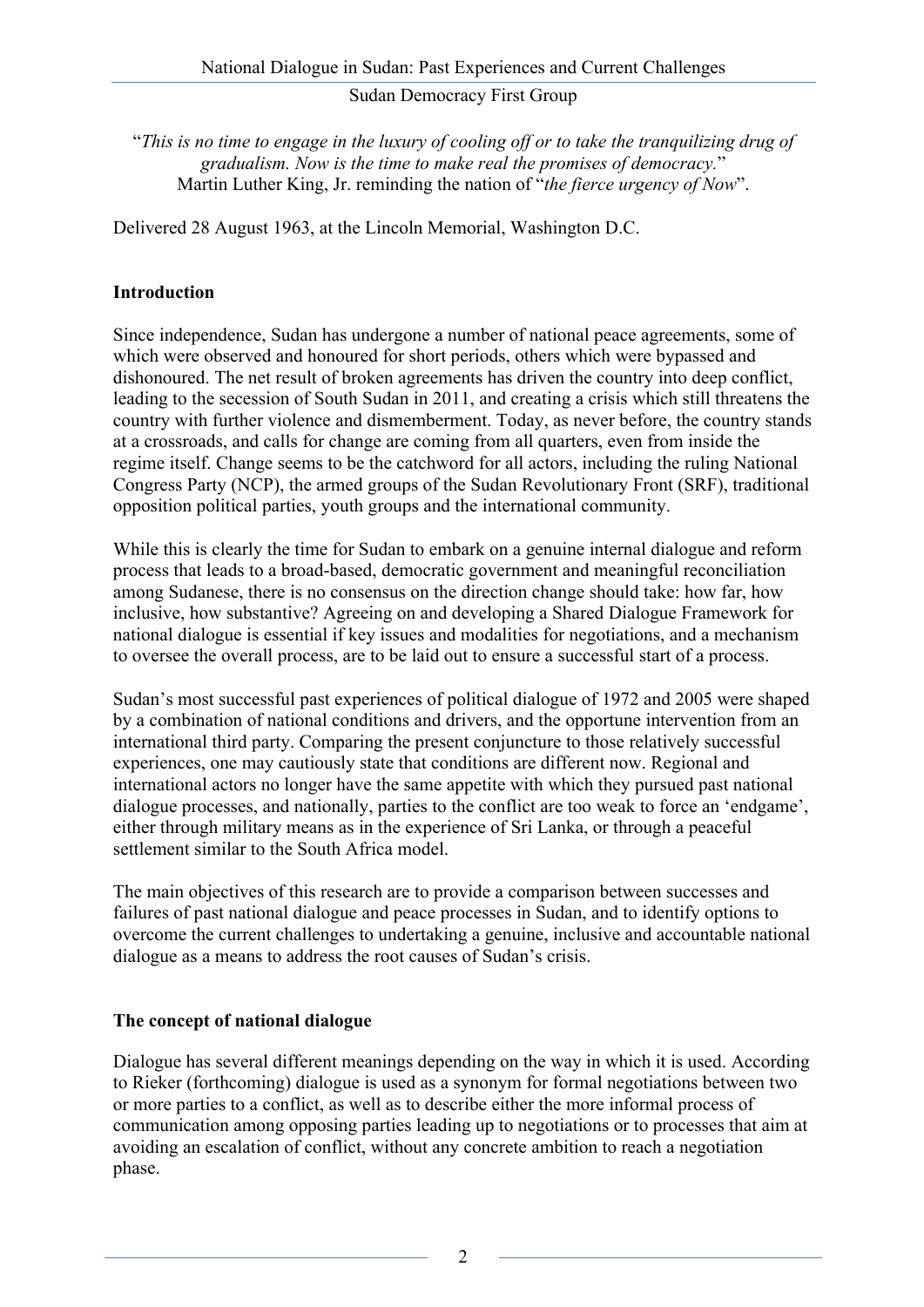It is important to note that the motivations for engaging in a dialogue varies, and a lot hinges on whether dialogue aims to promote understanding, whether it aims to change actors' identities and interests, or whether it merely seeks to avoid the escalation and the use of violence. In some cases, actors may engage in dialogue for instrumental or tactical reasons, with no commitment to a peaceful resolution of a conflict. In other cases, dialogue may be imposed upon the parties by the UN Security Council or other external actors, without sufficient internal commitment to reach an agreement. For example, UN Security Council resolution 2046 currently calls for the Government of Sudan and the Sudan People's Liberation Movement-North (SPLM-N) to negotiate under the auspices of the African Union High-Level Implementation Panel (AUHIP) in Addis Ababa. However, no real progress has been made in nearly three years.

# **Political dialogue in Sudan, 1956-2011**

Sudan has undergone a number of national dialogue exercises and peace agreements from independence in 1956 to 2010, all with the intention of putting an end to the country's ongoing conflicts.

# **Internally driven national dialogue processes, 1956-1989**

1965 Round-table conference between northern and southern political forces following the overthrow of Abboud Military regime in 1964

1972 Addis Ababa Agreement between the Government of Sudan and Anya Nya Movement fighting for autonomy for Southern region

1986 Koka Dam Declaration between Sudan People's Liberation Movement/Army (SPLM/A) and northern political forces expect the Democratic Unionist Party and the National Islamic Front

1988 Sudan Peace Initiative signed between Democratic Unionist Party and SPLM/A

# **Externally driven peace processes, 1989-2011**

1989 Bergen Forum on the Management of Crisis in Sudan, a workshop bringing together newly installed Islamic regime, SPLM/A, and some northern political representatives

1993 Abuja Peace talks in Nigeria between the Sudan Government and SPLM/A

1994 Intergovernmental Authority on Development (IGAD)Peace Talks on the Sudan Conflict, IGAD-led mediation between Sudan Government and SPLM/A

1995 Asmara Declaration, a comprehensive policy document proposed by National Democratic Alliance for resolving the governance crisis

1997 Khartoum Peace Agreement between Reik Machar's SPLM breakaway faction and the Sudan Government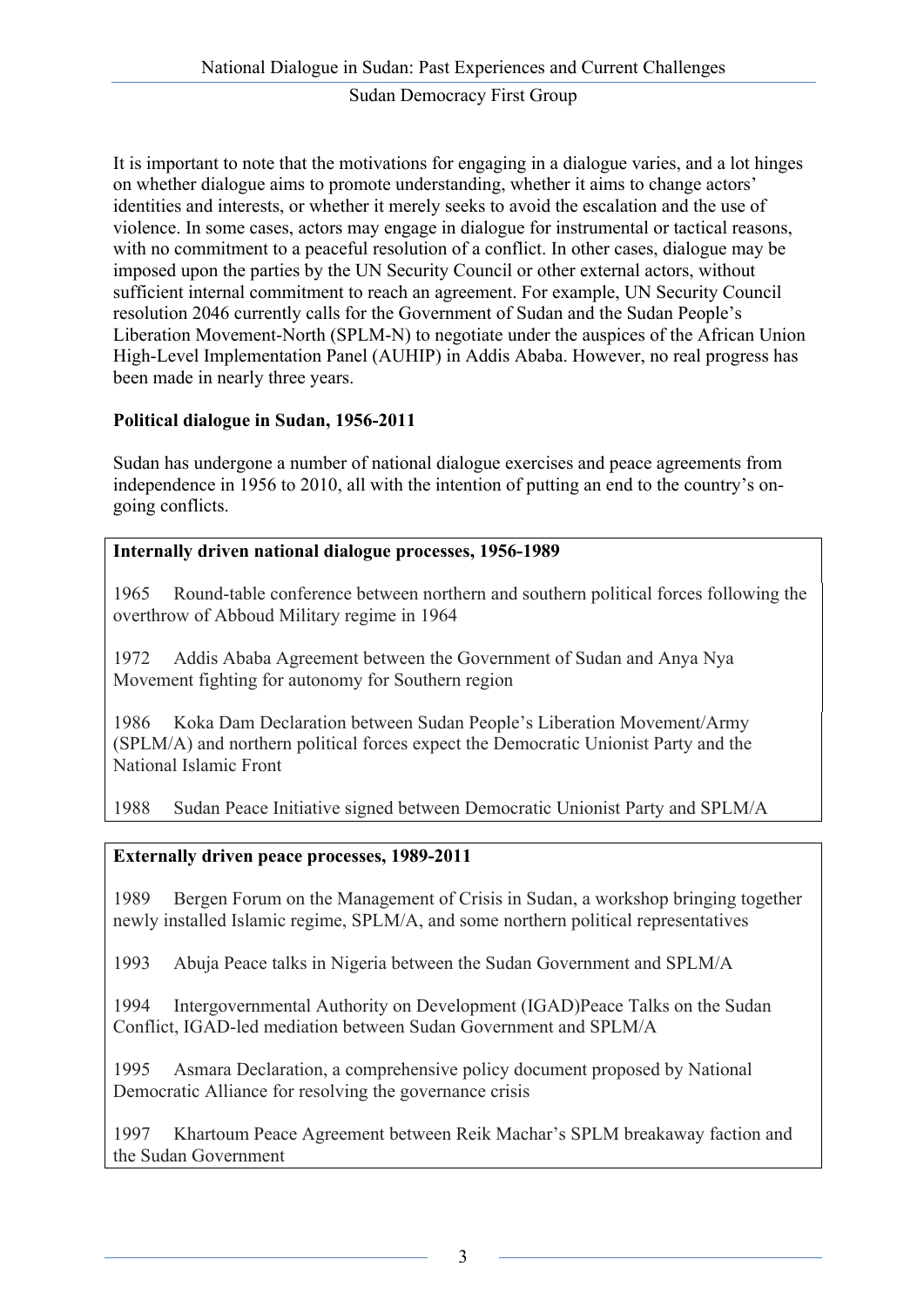2002 Nuba Mountains Agreement signed between the Sudan Government and SPLM/A

2005 Comprehensive Peace Agreement (CPA) between the Government of Sudan and SPLM/A

2006 Abuja Agreement between the Government of Sudan and Sudan Liberation Army – Minni Minnawi

2006 Cairo Agreement between the Sudan Government and National Democratic Alliance

2006 East Sudan Peace Agreement between Sudan Government and representatives of Eastern rebel groups

2011 28<sup>th</sup> June Agreement between the Government of Sudan and the Sudan People's Liberation Movement-North

2012 Doha Agreement between the Sudan Government and the Liberation and Justice Movement led by Tigani Sesi

# **Foundations for a successful national dialogue process**

While never successful in addressing the root causes of the crisis, there are key elements from Sudan's previous political dialogues which have helped make some processes more successful than others.

Key to the more successful processes has been when negotiating parties had a strong support base and credible claim of legitimacy in representing their constituency, as well as the political will to implement what was agreed upon. The Addis Ababa Agreement of 1972 showed that when parties to the conflict stick to the letter and spirit of the agreement peace can then be delivered.

Another significant element for success was when the macro-political environment was not polarized between competing, diametrically opposed political and ideological camps, such as between the NCP and the SPLM during 2005-2011.

Both the Addis Ababa Agreement of 1972 and the CPA of 2005 involved major national contending forces, but international support and mediation were instrumental in the relative success achieved.

## **Elements undermining a national dialogue and peace agreements**

Throughout Sudan's history numerous elements have undermined dialogue efforts. These include:

• Too often negotiations were conducted in bad faith (Hardallo, 2010), and in fact negotiating parties were either manoeuvring or buying time in the belief that victory was achievable through military means.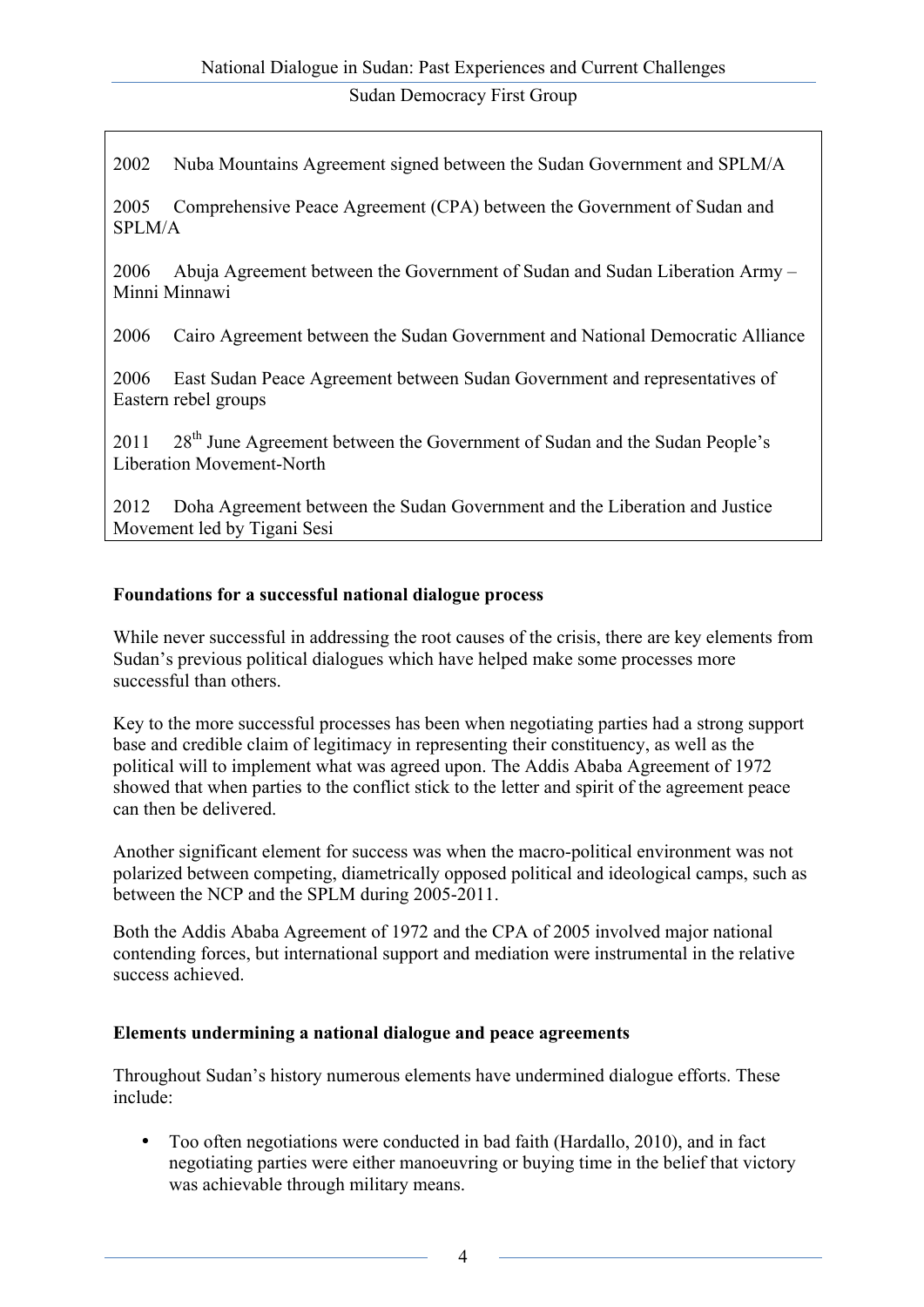- A consistent failure of past negotiations in Sudan is that they most often involved only the belligerents: the government and armed rebels. The silent majority was never involved, including for example victims of conflict such as refugees and the internally displaced.
- Processes were not viable because of insufficient political, legal, and economic livelihood guarantees for 'losers', and/or no acceptable exit strategy for outgoing rulers were developed. No political-legal exit strategies were provided for by reconciliation and justice mechanisms following the cessation of violent conflict.
- Agreements were undermined by fierce competition over resources in a political market place where resources are limited and, more importantly, the value of government positions negotiated during peace talks depreciate quickly when the prices of agreements change, resulting in rebels returning to armed conflict (de Waal, 2013). Failure on the part of rebels negotiating peace was in part rooted in their lack of institutional capacity to play a positive role once in government.
- All too often negotiation tactics and attitudes of the ruling elites were dictated by politicians prioritizing their own personal and short term interests: actions were determined by high discount rates and low transaction costs.
- Historically, peace agreements have barely delivered any peace dividends, so when peace agreements were broken they did not attract any public outcry. Agreements fed into a political system that ensured its own survival and security, and which was costly to run given the huge budget needed to cover the privileges of office holders in the context of a weak economy. The stark and sad experience of SPLM/A in South Sudan, with the outbreak of conflict in December 2013, is a vivid example of how things can go wrong if peace agreements are not translated into peace dividends for the victims of conflict.
- Peace agreements have adopted a piecemeal approach making concessions without addressing the root causes of conflict. Elites in government over the years have shunned any attempt to involve all stakeholders and convene a comprehensive national dialogue process.

# **Lessons learned from dialogue and peace processes in Sudan**

Key lessons for the future can be learnt from the history of political dialogue in Sudan.

## An inclusive process

An inclusive process will most likely make the process slower and more complex, but it will also make any agreement more durable. However, according to USIP "complicating matters are divisions within unarmed groups, especially among the opposition political parties, just as there are divisions within the SRF. This is an area in which external assistance and facilitated discussions among the opposition may be able to help smooth the path to national dialogue." (Lyman and Temin, 2013)

## Avoiding a narrow definition of peace

Many hoped the 2005 Comprehensive Peace Agreement would not only end the long-running southern civil war, but also provide momentum and serve as a model for resolving other conflicts in the country. However, the widely acclaimed and celebrated CPA, supported by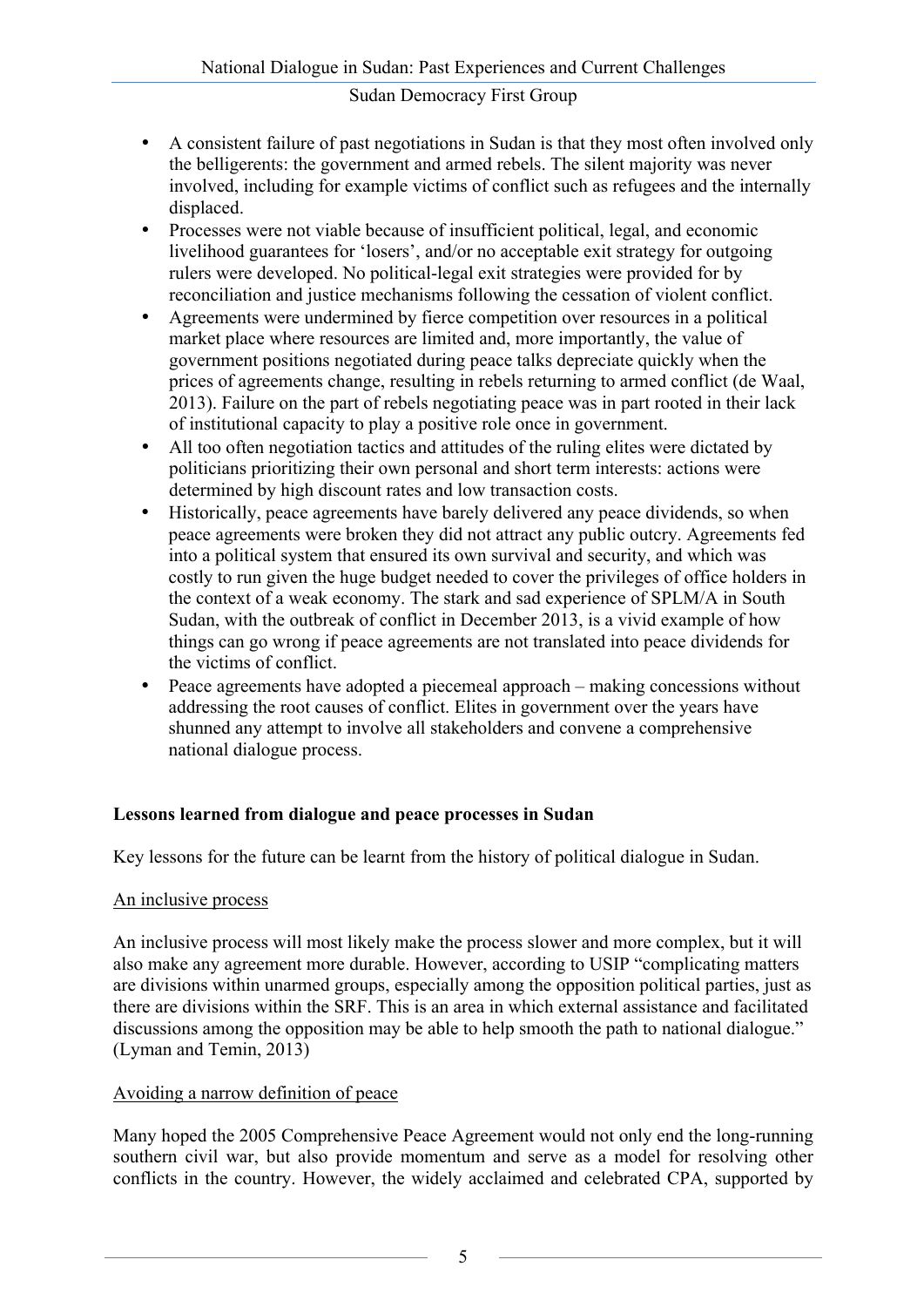all, failed to achieve its ambitious goals. It neither ended conflict in Sudan and South Sudan, nor did it lead to democratic transformation.

According to Young, "by assuming a limited definition of peace, focusing solely on the north-south dimension of the conflict, refusing to involve other political parties and civil society, treating the media as a threat to the process, and leaving the fate of the process to SPLM/A leader Dr. John Garang and First Vice President Ali Osman Taha, the CPA was successful in reaching an agreement based on an acceptance of the lowest common denominator of the parties. But this narrow approach largely precluded the realization of its own stated objectives, which included a sustainable peace, Sudan's democratic transformation, and making unity attractive" (Young, 2007).

## Engaging the media to build peace

High levels of media censorship means that the public has had very little understanding of both the nature and impact of conflicts or the terms of different peace agreements, undermining the demand for peace and the public legitimacy and support of peace agreements. Furthermore, the media is politically divided and controlled, which has in the worst of cases led to hate speech and inflammatory rhetoric.

#### Make peace dividends work

Comparative literature identifies the contest over resources and services, and the dominance of these by particular groups, as key in igniting conflicts, and the reversal of these as key for sustained peace, in particular investing resources to generate development goods and services for the majority. Past peace processes have not positively affected resources and services, key factors of grievances driving conflict in Sudan.

Plans to reform the military and security services must focus explicitly on providing physical security guarantees for the population rather than prioritize the protection of oil fields and other state assets. Unless populations have confidence in the peace process, and see a meaningful improvement in their security and access to services, they are less likely to support the process.

## **The current context**

The secession of South Sudan in 2011 marked a turning point in the history of the Sudanese state. This outcome, the result of a failed transition following the CPA, left the remaining regions of Sudan embroiled in old and new patterns of conflict. Conflicts have been instrumentalized and violence has become the means to address political grievances and access wealth and power.

Following the end of the CPA's interim period, in July 2011, the Government of Sudan signed the Doha Document for Peace in Darfur (DDPD) with the Liberation and Justice Movement (LJM), chaired by Tigani Sesi, followed by a number of separate deals with defecting leaders from the Justice and Equality Movement (JEM) and the Sudan Liberation Movement (SLM) factions. Following the return to war in South Kordofan in June 2011, the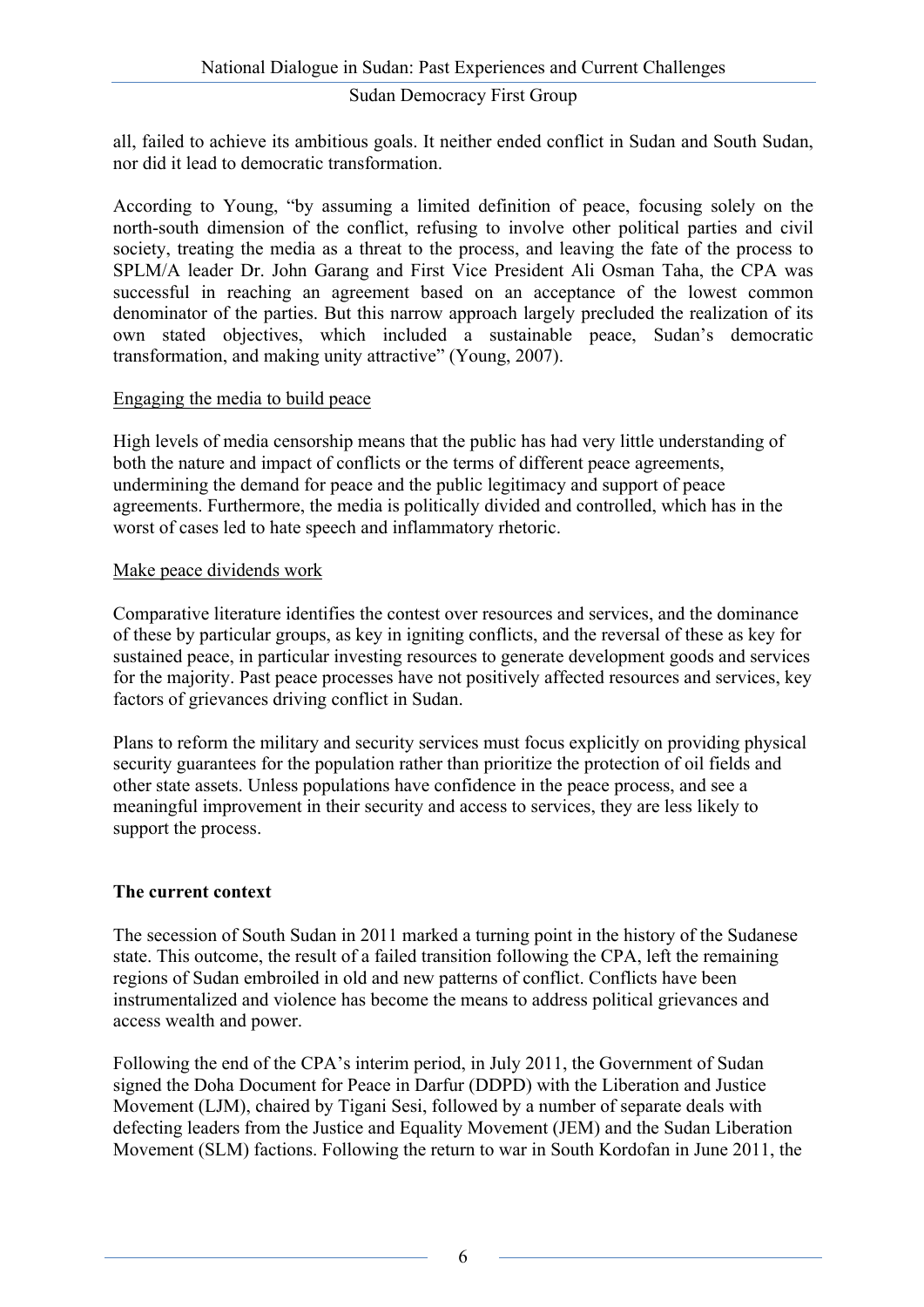Government and SPLM-N signed the Nafie-Agar 28<sup>th</sup> June Agreement in Addis Ababa, but this was abruptly abrogated by President al-Bashir.

In the wake of the major reshuffle of the government in November 2013, President al-Bashir's reform speech of January 2014 signalled a potential new move among Khartoum's ruling elites towards negotiations with traditional political parties, and possibly with rebel groups. President al-Bashir's speech outlined the intention of his government to undertake reform measures, promising a new phase in the evolution of a quarter of a century of Islamic rule in Sudan.

The main elements of the speech were:

- Bringing about a resolution to the armed conflicts around the country
- Democratic transformation, including freedom of association, freedom to form political parties and freedom of expression
- Addressing poverty and marginalization
- Addressing questions around identity and citizenship in the country.

The positions taken by key political actors following President al-Bashir's reform speech can be characterised as follows:

- 1. Unconditional support: the pro-government parties of the Democratic Unionist Party (DUP) of al-Mirghani, Ansar al-Suna and other parties, already co-opted and fully integrated into the state patronage machine, hailed the speech as a significant step towards peace and gave almost unconditional support to the process and President al-Bashir.
- 2. Conditional support: the major opposition parties, such as the Umma National Party of al-Sadiq al-Mahdi, the Popular Congress Party (PCP) of Hassan al-Turabi, and the newly formed Reform Now Party led by Gazi Salahedin, welcomed the process, but requested certain concrete measures as proof of its sincerity. However, the positions of these parties were not initially identical and shifted over time. By mid-June 2014, the PCP remained the most militant supporter of the Dialogue process beyond the ruling party, seeing in it an opportunity to reunify the Islamist movement at a time of growing regional hostility towards it in the Middle East. The detention of Sadiq al-Mahdi in mid-May, in retaliation for his critique of the government's counterinsurgency practices, prompted the National Umma Party to withdraw from the dialogue. By early June, the Reform Now Party suspended its participation in the Dialogue in protest against a wave of detentions of political leaders and activists, and continued attacks on freedom of the press.
- 3. Opposition to the process: this includes both the secular, liberal-leftist opposition of the National Consensus Forces (led by Farouq AbuEisa) and the armed rebel groups of the SRF. These groups are suspicious of the intentions of the process, believing it is an attempt to settle differences within the riverine, dominant establishment to preserve the status quo rather than bring about change.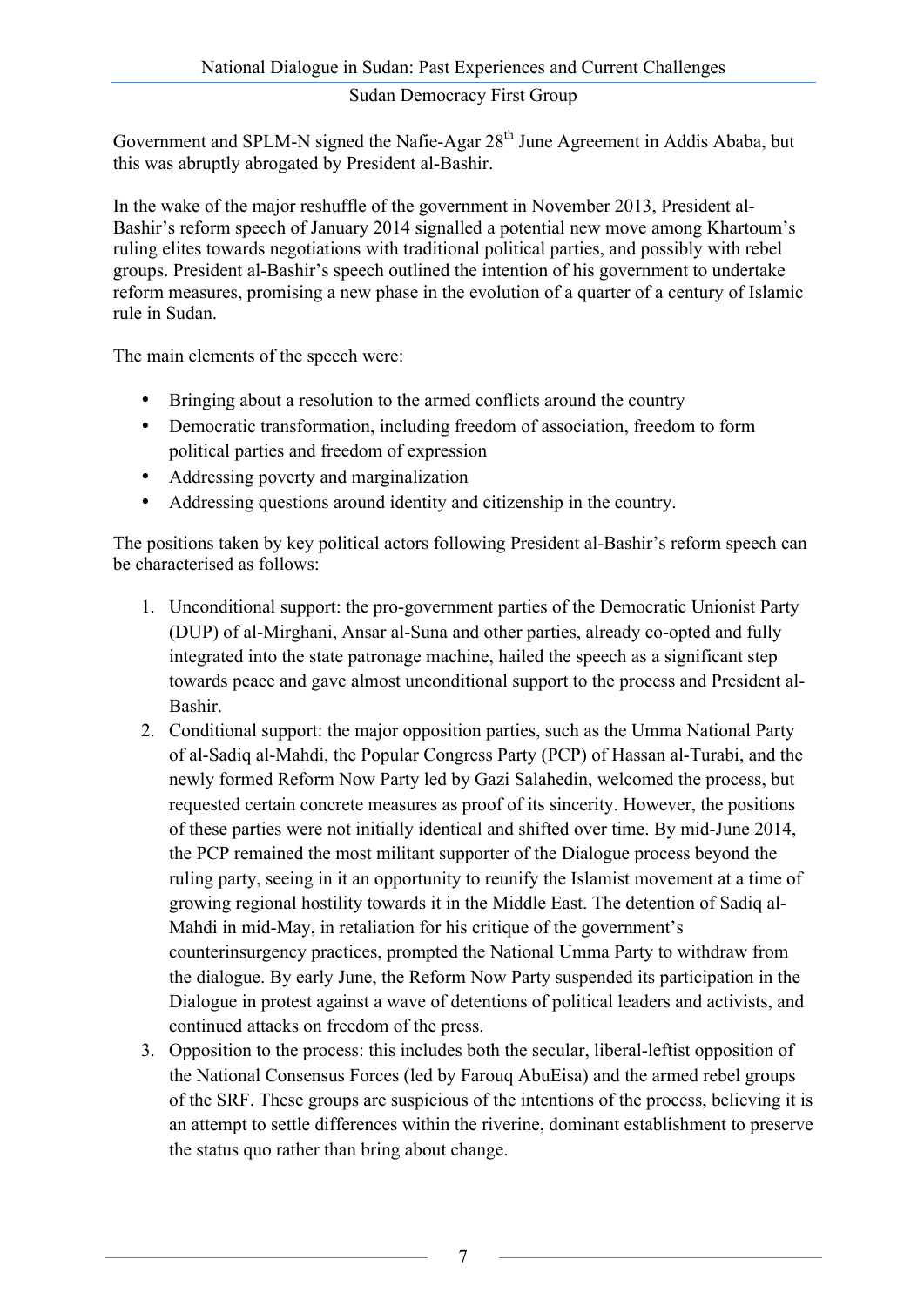4. Positions of civil society and youth groups: youth leaders as well as many civil society groups view the process with scepticism, in particular until concrete measures are taken to translate policy intentions into action. Leading civil society organizations have initiated an effort to promote an "Alternative Dialogue" that would meet these conditions.

## **Prospects, obstacles and challenges for national dialogue and peace**

Given Sudan's history of at best partial and in fact mostly flawed national dialogue and peace processes, as well as the current context, there are a range of obstacles and challenges to launching a successful process of national dialogue.

## National Congress Party

Having been in power for a quarter of a century, NCP policies and the vested interests of the riverine, conservative Arab-Islamist constituency remain a major stumbling block to a just and comprehensive peace deal and a genuine national dialogue. Fears of radical regime change and the personal safety of the leadership are at the top of the NCP's priorities. Popular protests in urban middle class neighbourhoods in Khartoum in September 2013, and subsequent defections from within the NCP and Islamist movement, are signs of fissures within the main constituency of the NCP. While this is a positive, pro-change sign, it may nonetheless constrain NCP negotiators since the defectors did not make a clear break with Islamic discourse of governance.

As Lyman and Temin accurately contend, President al-Bashir and the upper echelon of the regime will not agree to anything that will result in the dismantling of the regime, especially given the security and safety concerns of the President and his entourage, as well as the indictments by the International Criminal Court. Furthermore, "[convincing] the regime to engage in a meaningful dialogue and reform process, while simultaneously addressing their self-preservation concerns, remains a central, unsolved riddle" (Lyman and Temin, 2013).

In the search for a Shared Dialogue Framework, Sudan faces the fundamental struggle that the parties are not interested in actual dialogue, and where the constant failure in communication is central to the problem, particularly because of conflicts over fundamental values. According to Jakobson, the quality of any form of dialogue is based on the context of communication and on the capacity of the participants in dialogue to present their messages in a manner that is clear and understandable. At present there is huge mistrust among the parties and political actors, and therefore poor communication is a result (Jakobson, 1960).

## The armed opposition

Despite signs to the contrary, the SPLM-N and Darfur rebel groups of the SRF appear to be fragmented and their ultimate objectives are not fully clear. The January 2013 New Dawn Charter has gone some way to make their position clear, but has lost political momentum with a number of signatories withdrawing their support. A significant challenge is therefore whether opposition groups and rebels can agree and articulate a common political agenda.

Unarmed opposition political parties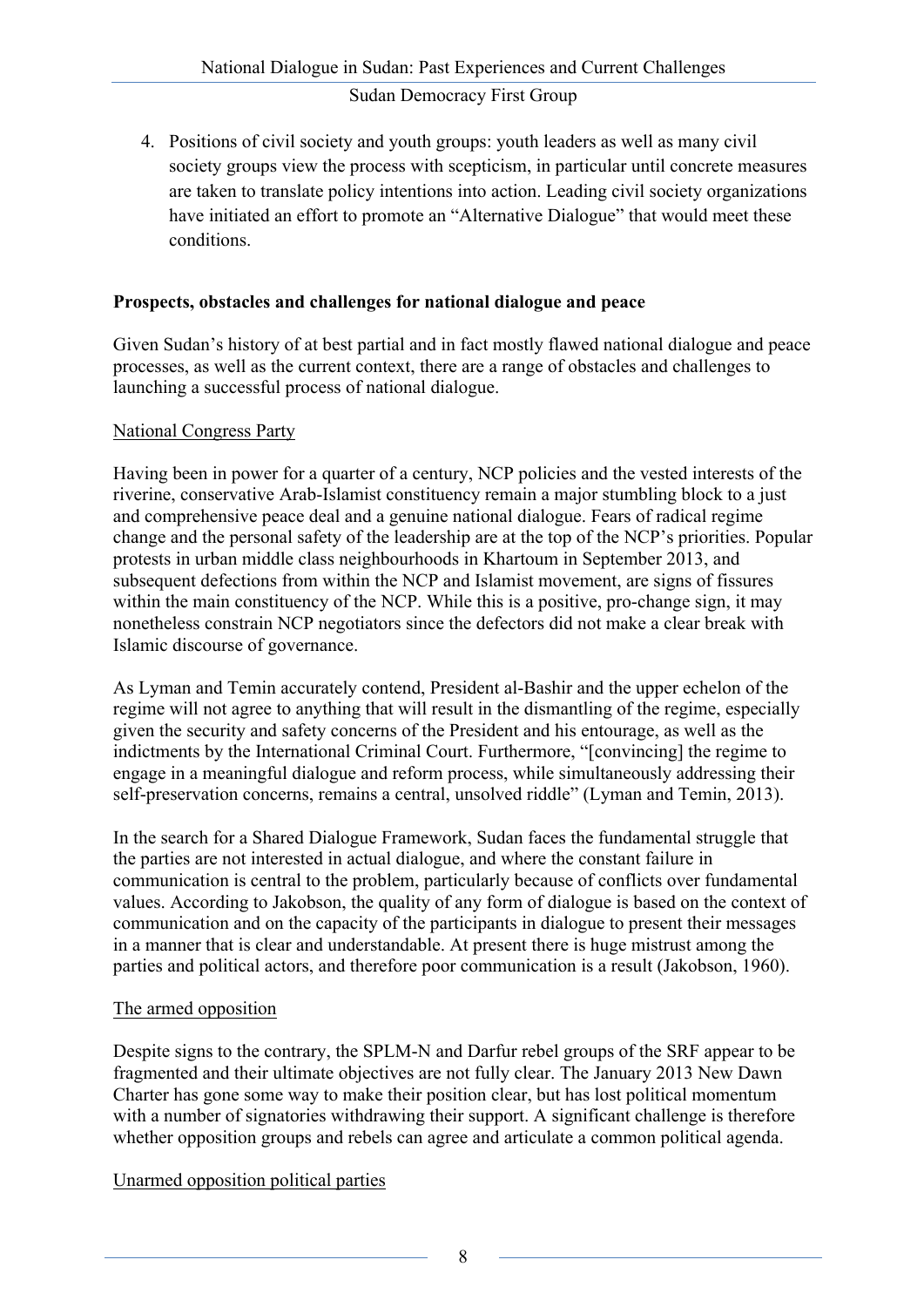The traditional opposition political parties are divided, playing into the hands of the regime and those opposed to change. President al-Bashir's reform speech has attracted the leadership of the 'old political club' who broadly represent the interests of the riverine conservative Arab-Islamist constituency who accepted to join the initiative of the President to talk of reform without clearly laying out conditions for the process as required by their allies in the National Consensus Forces. On the whole, the opposition parties seem at odds with each other, as the example of the Umma Party's objection to the document produced by the National Consensus Forces, the Democratic Alternative, with the Umma Party leadership insisting on a different strategy and opposed to close ties with the SRF.

Following his detention and release in June 2014, the National Umma Party (NUP) leader al-Sadiq al-Mahdi suspended his party's participation in the government's National Dialogue. In an outmaneuvering tactic, al-Mahdi met with SRF leaders in France and singed "Paris Declaration" on 8 August 2014, calling for an end to violent conflict and inclusion of the SRF in the National Dialogue. Immediate repercussions and ripples set off by this move are still unfolding causing re-arrangements of political coalitions by drawing the Umma Party once again to the mainstream opposition forces. Parallel to al-Mahdi's move, the NCP went ahead with its plans for National Dialogue when the leading committee, known as "7+7," (comprised of government-allied parties and opposition parties) met on the 9 August 2014 and adopted a framework agreement, or a road-map, for the dialogue process, setting a time frame, defining committees and agreeing on procedural matters. Adding to this political momentum, the African Union (AU) has decided to set up a higher committee to support Sudan's ongoing national dialogue and tasked its chief mediator, Thabo Mbeki, with chairing it.

## Local communities in war-affected areas

The humanitarian situation in war-affected areas is of paramount concern and while the conflict continues, including aerial bombardment and the blocking of humanitarian assistance, a genuine national dialogue will be impossible. In the past, addressing humanitarian concerns has been an entry-point of political dialogue and can be crucial to build confidence between the belligerents and with the local population. Providing the waraffected population the opportunity to voice its grievances and concerns can be crucial to build peace, as was seen in the Popular Consultations in Blue Nile, although this was ultimately not carried through. On the other hand, failure to address the humanitarian and security needs of the local population, and a prolongation of the conflict in which civilians are directly targeted, could create an environment where the population, and in particular youth, in the marginalized war-affected regions adopt a more radical and separatist sentiment, leading to further dismemberment of the state.

## Civil society and social groups

Although the legal and political environment is not conducive for a vibrant civil society, there is a lot of potential energy to be tapped in order to support peaceful change. Recently, the University of Khartoum has stepped in, proposing to hold a roundtable event bringing all parties together to discuss issues pertaining to reform and peaceful change, yet it remains to be seen whether such initiatives area allowed to operate independently and unhindered.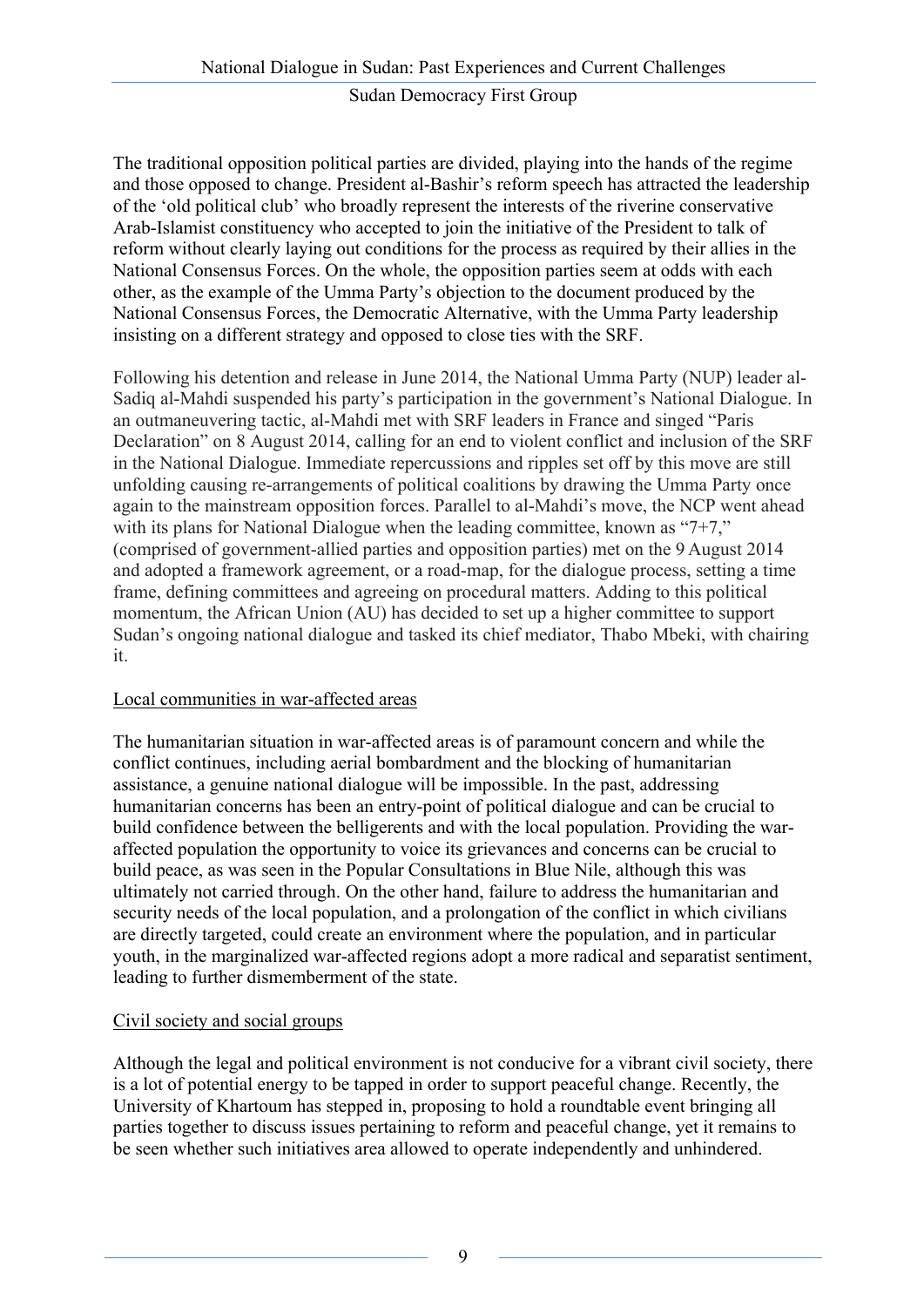## International community

The role of international community is indispensable for peace in Sudan. However, given the polarized positions of parties to the conflict, the international community cannot please everybody. The long term and 'balanced' approach favoured by the international community may not be enough for anti-government parties and movements who want to see more robust and vigorous stance in favour of reform and change.

#### Creating a conducive environment

There is a need to create a credible environment in which dialogue can take place to ensure full engagement of the majority, if not all, political actors and segments of the population. There must be guarantees that decisions will be implemented in order for key actors to engage, something absent in past processes. For example, in the Kenana Darfur forum there was an agreement on keeping Darfur as a single region, but this was not respected, nor therefore were the wishes of the people of Darfur.

## **Policy options and recommendations**

Despite the bleak prospects of a genuine national dialogue process at the moment, a number of policy options are available to help create greater opportunities for such a process to grow. This includes:

- Avoiding piecemeal negotiations. The need for a comprehensive approach, which addresses Sudan's multiple conflicts and governance crises in concert rather than piece by piece, is now widely recognised.
- Reversing the current piecemeal approach means moving towards a collective bargaining process whereby demands are not negotiated individually but collectively. Furthermore, bargaining should not be for positions but for public goods, and negotiations should aim to generate consensus, which will require changes to communication structures. Negotiations could start on issues that are difficult for the government to refuse (e.g. education, roads, and health services), which would in turn and generate the demand for the government to function effectively (Siebert, 2013).
- Reference has already been made to the importance of having a Shared Dialogue Framework as a starting point. This is important in order to identify and confront substantive issues head-on, thereby increasing the confidence that the process is change-orientated. In the case of Sudan, negotiations will have to deal with the role of religion in politics, ethnic exclusion, centre-periphery relations, women's marginalization, youth employment and empowerment, disparity in development and a range of other issues.
- Parties should try to avoid different interpretations of national dialogue. At present the SPLM-N is calling for a constitutional convention whilst the NCP-led dialogue is not yet clearly defined; this is why a Shared Dialogue Framework is important to develop from the beginning. A possible collaboration between Sudanese research and academic bodies, such as the Peace Research Institute and the University of Khartoum, and international agencies specialised in supporting negotiations, may contribute to ideas for elements to be included in a Shared Dialogue Framework.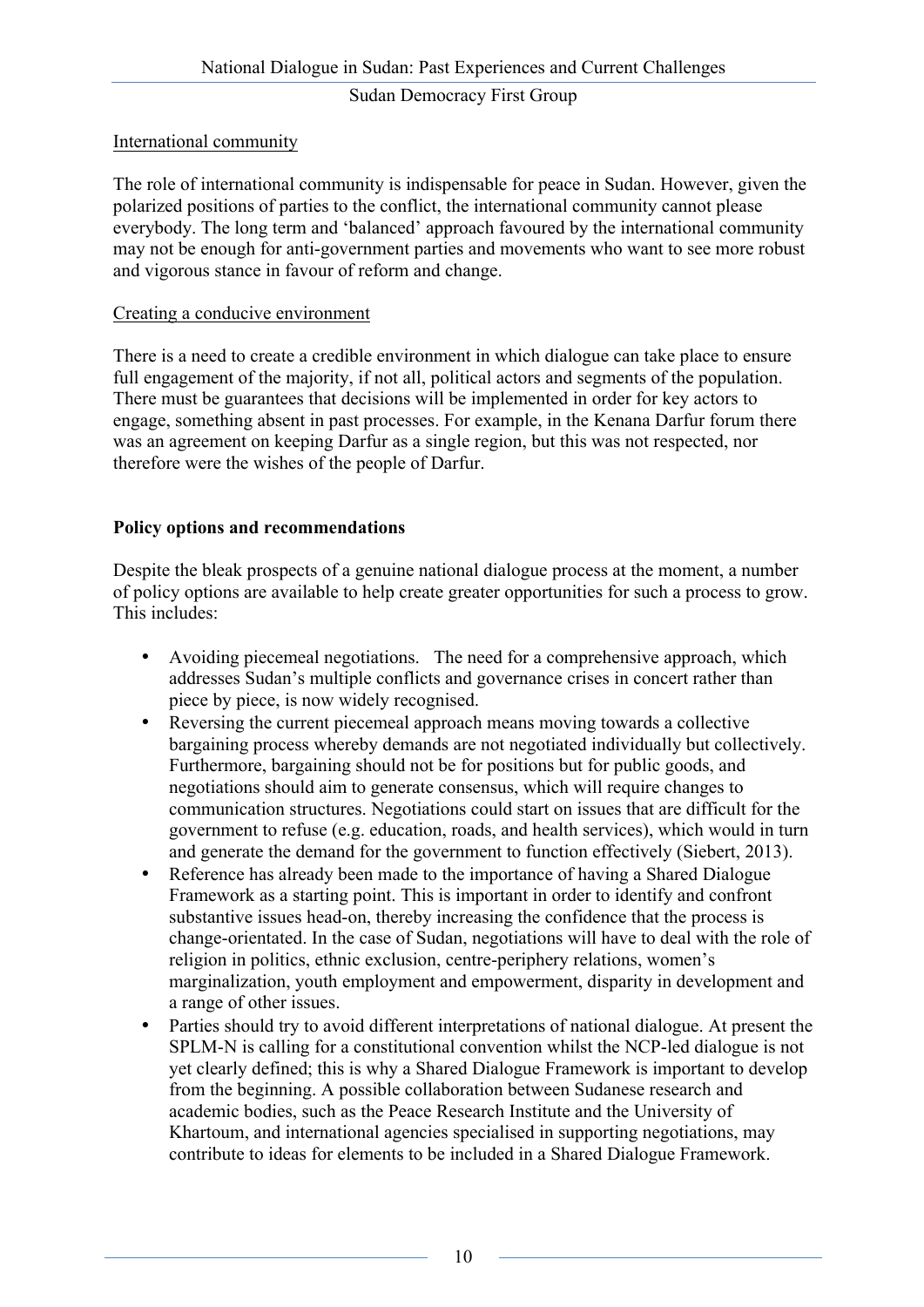- Actors should take a holistic approach in order to resolve the issues identified. They should attempt to strategically link governance, conflict prevention and peacebuilding in order to address root causes and deficits that result in marginalization, mismanagement of public resources, social exclusion and a weak sense of national identity.
- A successful dialogue cannot just engage the elites. Learning from the Doha stakeholders' process, political dialogues could be made more effective if civil society actors, such as the community leaders or one of the peace commissions representing civil society, are actively involved in crafting and executing them, contributing to popular ownership of the process.
- Furthermore, in order to reverse the current process of de-politicization and disenfranchisement, negotiations must bring people to the centre of power by making politicians accountable to the people. There must be mechanisms for public participation in order to ensure the process has a public mandate and legitimacy. This would create a new environment to support dialogue.
- Given their backgrounds, demobilized and reintegrated former guerrillas may be in a position to make an important contribution to current and future peace efforts. Involving the military in planning for peace could minimize the chances that it would take on the role of a "spoiler" in future peace talks. Wide participation is thus a fundamental requirement of any future Shared Dialogue Framework and, as Lyman and Temin state, "This includes Sudan's Islamists, who are part and parcel of Sudan's political fabric and are legitimate participants in any process, as well as the victims of conflict, not least refugees and those forced from their homes by violence" (Lyman and Temin, 2013).
- The beginning and the end of a dialogue process will likely be particularly challenging. USIP have highlighted the likely need for confidence-building measures to precede the formal start of a dialogue process, such as the SRF putting their weapons beyond use in exchange for a cessation of hostilities and their being able to operate as political parties. Identifying what counts as "sufficient consensus" at the conclusion of a process will also be important; as the long agony of the conflicts in Sudan will make full consensus between all of the parties extremely unlikely (Lyman and Temin,2013).
- The time and effort this will all take should not be underestimated. It follows that the Sudanese Government should be convinced not to go ahead with the 2015 elections and the international community should refrain from supporting the process. Elections should be delayed to enable the principles and structures of a genuinely inclusive national dialogue to take root, and for the process itself to make substantive progress.
- Sudan will need external support. The international community's handling of the Sudan-South Sudan conflict is seen to be at the expense of other internal conflicts in Sudan(Knopf, 2013). There is a growing feeling in Sudan that the international community is concerned with the welfare of South Sudan, not with the welfare of both Sudan and South Sudan, and this has been exploited to maintain the status quo. Renewed focus on Sudan's internal conflicts is important for Sudan's stability and that of its neighbours. The AU High-Level Implementation Panel should lead the international community's efforts in this regard.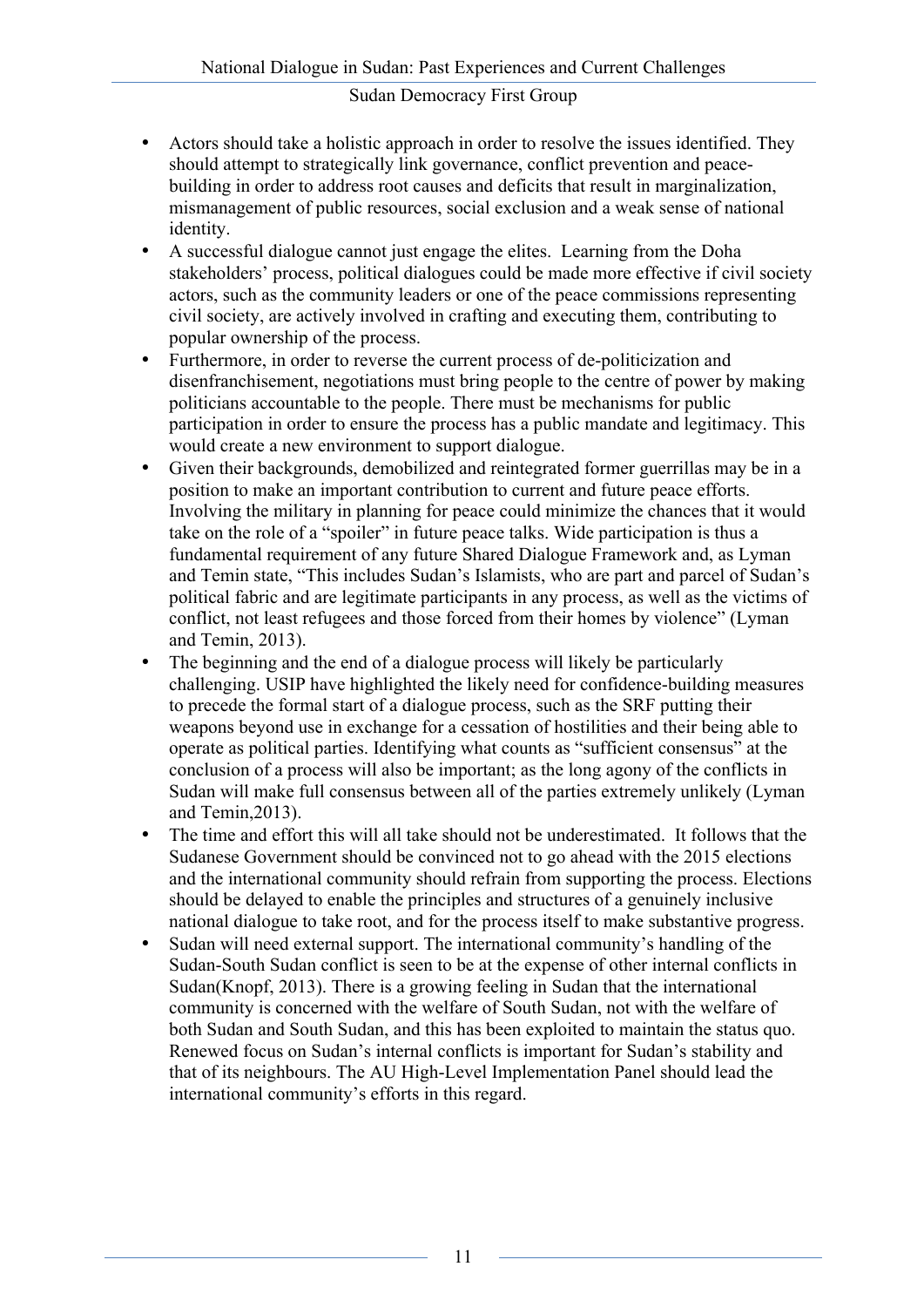# **Conclusion**

Sudan's political history has been shaped by protracted conflicts and turmoil since independence. Nonetheless, throughout this troubled history, efforts have continually been made to resolve conflict by bringing belligerents to the negotiating table in search of direct dialogue and a peaceful and consensual settlement. Most of these national dialogue efforts were translated either into peace agreements and permanent or transitional constitutions, for example the Roundtable conference in 1965, the Addis Ababa Agreement in 1972, and the Comprehensive Peace Agreement in 2005. However none of these national peace agreements and constitutions held for long, leaving observers baffled with the question: what went wrong?

As things stand now, it is imperative that Sudan undertakes a process of genuine, inclusive national dialogue that is aimed at addressing the root causes of the myriad conflicts since Sudan gained its independence. This process must be spearheaded by the Sudanese themselves, with technical expertise and support from international partners. However, a sense of urgency does not mean rushing the process: any genuine dialogue will need to be undertaken over a period of several years for consultations, planning, dialoguing and agreeing a way forward. If any process is to be taken seriously, national elections, currently scheduled for April 2015, must be delayed in order to not allow the parties to re-entrench themselves, in the run-up to, or during, a national dialogue process.

The fundamental obstacle however to a meaningful process remains the lack of faith by the belligerents (the Government, SRF, other political opposition) that a national political process will sufficiently both serve their interests and address the political and security risks they face. This is compounded by an ingrained lack of trust. Even agreeing to a Shared Dialogue Framework, without significant political change in the form of real concessions from all sides, a peaceful political settlement seems a long way off. While this may be the case, the status-quo is untenable, which adds to the sense of urgency to find a way forward out of the current conundrum.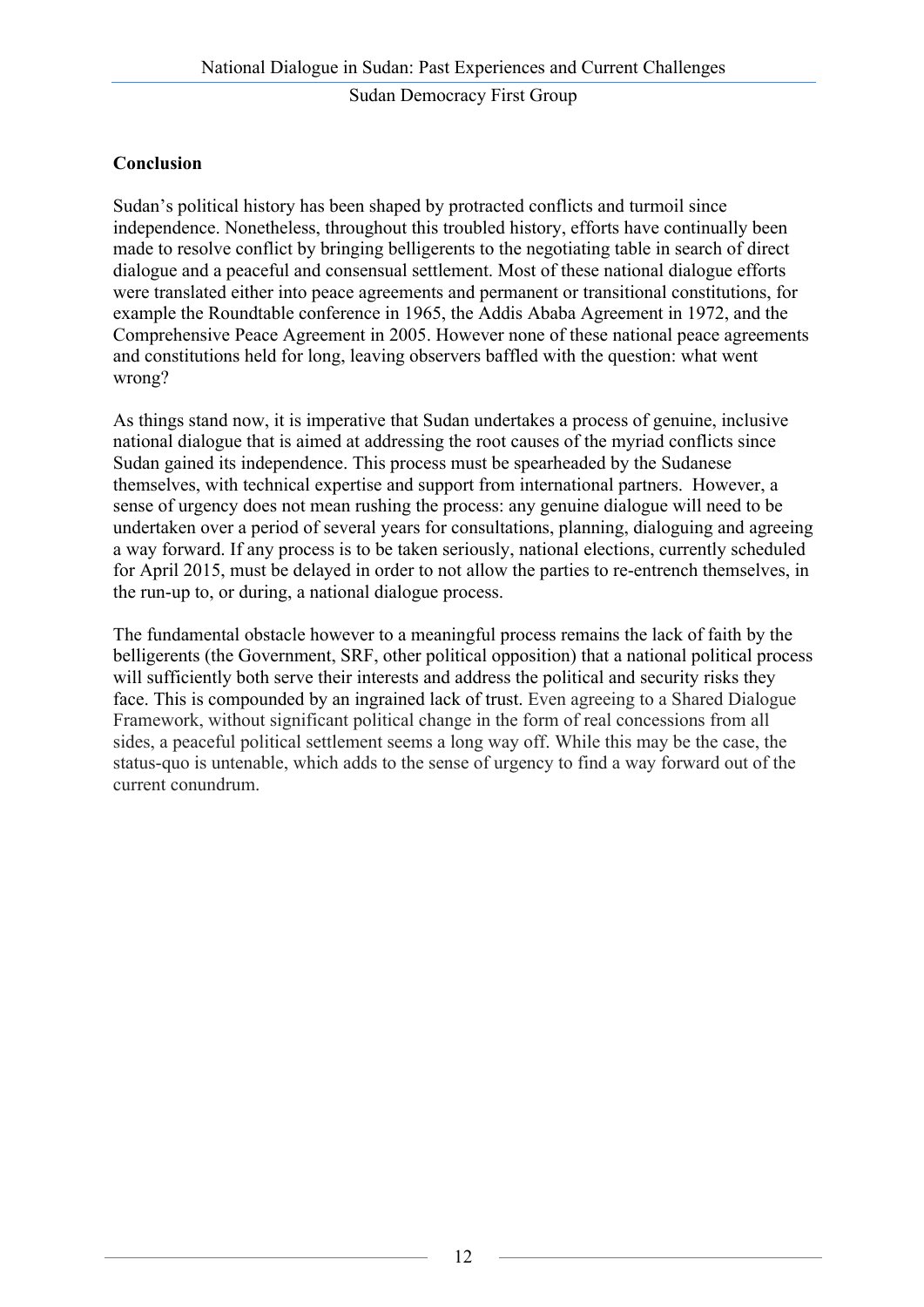# **References**

Ahmed, Abdelghaffar M. (2010). "Sudan Peace Agreements: Current Challenges and Future Prospects," CMI, Working paper, Bergen.

Acemoglu, Daron, and Robinson, James A. (2012). "Why Nations Fail: The Origins of Power, Prosperity, and Poverty." London: Profile Books.

Alier, Abel (2007). A meeting between International IDEA and Abel Alier, then Chair of National Election Commission of Sudan 2005-2010.

De Waal, Alex (2013). Personal Interview, Addis Ababa, Ethiopia.

El-Battahani, Atta (2003). "Political Transition in Sudan: Which Way?" In Civil Society Dialogue on Peace, Democracy and Development: Proceedings of the National Civic Forum Debate (2002), edited by Hassan A. Abdel Ati, 175–96. Khartoum: National Civic Forum; Nairobi: Heinrich Boll Foundation East and Horn of Africa Regional Office.

El-Battahani, Atta, & Peter Woodward (2012). "The Political Economy of the Comprehensive Peace Agreement in Sudan," In Political Economy of Statebuilding: Power after Peace, edited by Mats R. Berdal and Dominik Zaum, 277–92. New York: Routledge.

Hardallo, Adlan (2010). "Possible Challenges/ Impediments to the Peace Process in Sudan," a memo.

Jakobson, Roman (1960). "Closing statements: Linguistics and Poetics, Style in language," T.A. Sebeok, New-York, http://www.signosemio.com/jakobson/functions-of-language.asp.

Khalid, Mansour (1990). "The Government They Deserve: The Role of the Elite in Sudan's Political Evolution", London: Kegan Paul International.

Knopf, Kate Almquist (2013). "Getting to Normal with the Two Sudans," Centre for Global Development.

Lyman, Princeton N., and Temin, Jon (2013). "Pathway to National Dialogue in Sudan, USIP Policy Brief, http://www.usip.org/publications/pathway-national-dialogue-in-sudan.

O'Brien, Jay (1986). "Understanding the Crisis in Sudan," Canadian Journal of African Studies 22, no. 2.

Rieker, Pernille (forthcoming). "Dialogue and Conflicts: The potential and limits of dialogue as a tool for conflict resolution," Norwegian Institute of International Affairs.

Siebert, Hannes (2013). "National Dialogue and Legitimate Change," ACCORD, Issue 25

USIP (2013). US Calls for National Dialogue in Sudan, http://www.usip.org/olivebranch/usip-paper-calls-sudan-national-dialogue.

Woodward, Peter (2006). "US Foreign Policy and the Horn of Africa," Aldershot, UK: Ashgate.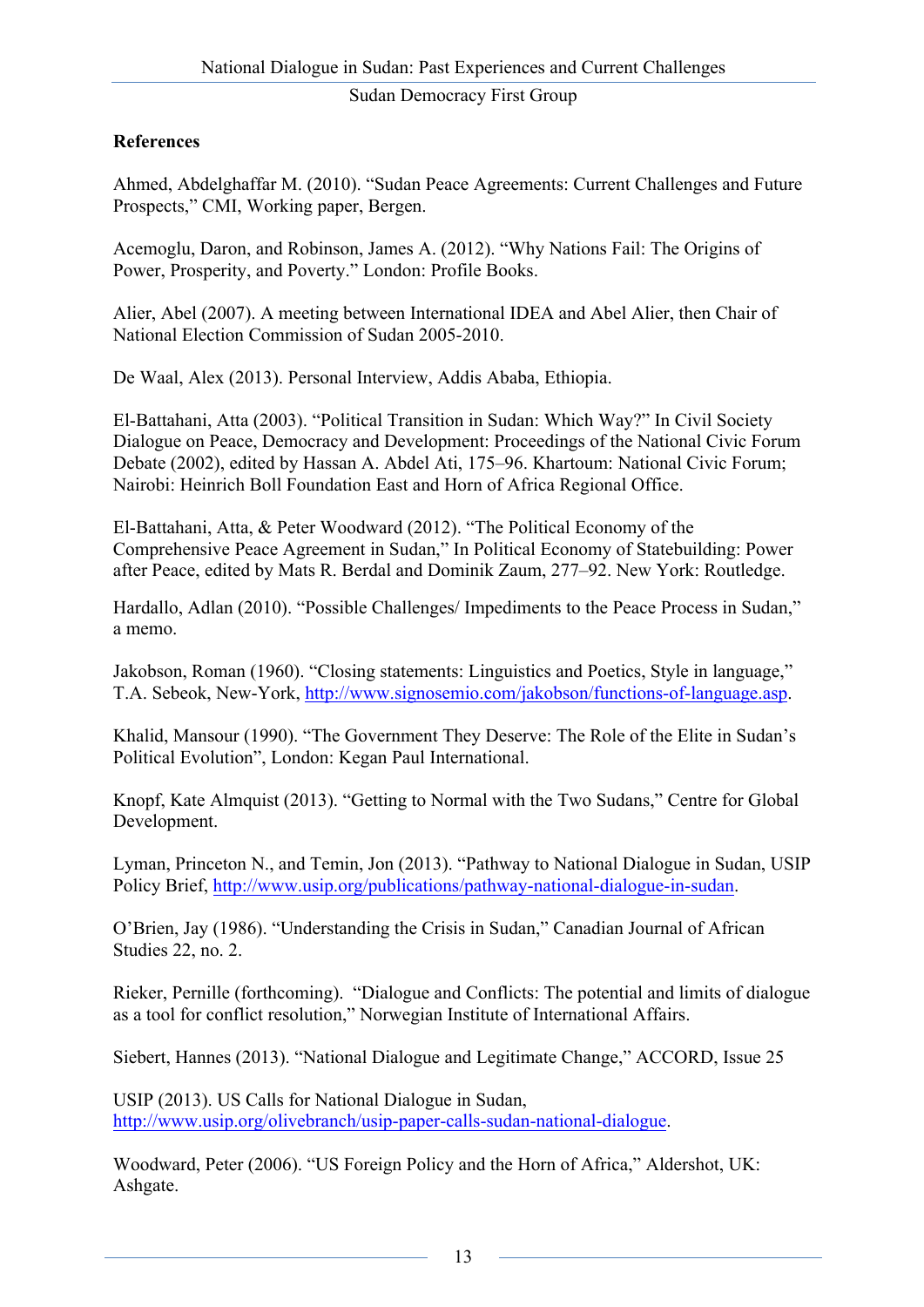Young, John (2007). "Weaknesses of IGAD mediation in Sudan peace process" Sudan Tribune, http://www.sudantribune.com/IMG/pdf/Igad\_in\_Sudan\_Peace\_Process.pdf.

Young, John (2012). "The Fate of Sudan: The Origins and Consequences of a Flawed Peace Process," London, Zed Books.